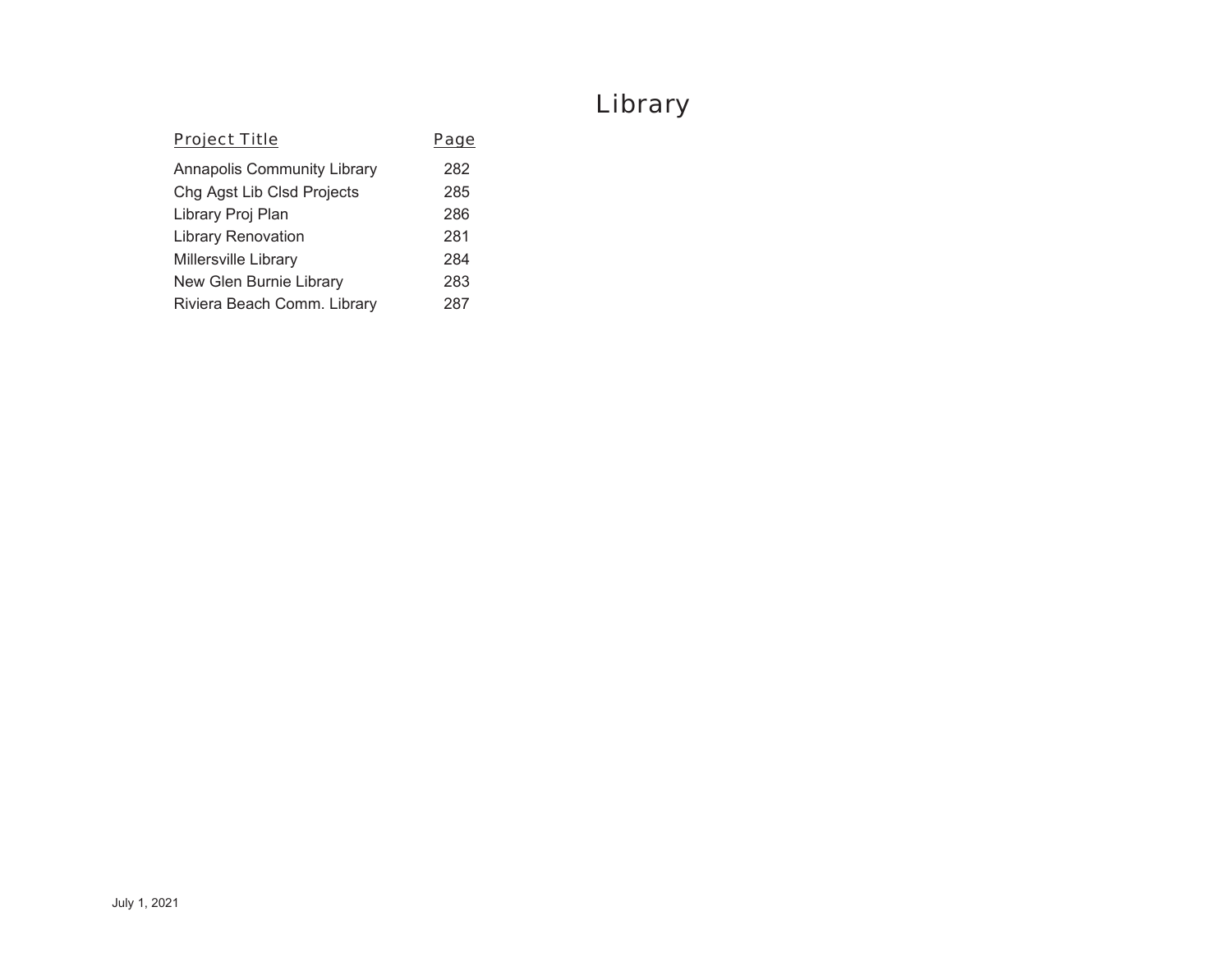# **Capital Budget and Program**

# **Anne Arundel County, Maryland**

|                      | <b>Project Class Summary - Project Listing</b> |              |              |               |               |               |               |               | <b>Council Approved</b> |
|----------------------|------------------------------------------------|--------------|--------------|---------------|---------------|---------------|---------------|---------------|-------------------------|
| <b>Project</b>       | <b>Project Title</b>                           | <b>Total</b> | <b>Prior</b> | <b>FY2022</b> | <b>FY2023</b> | <b>FY2024</b> | <b>FY2025</b> | <b>FY2026</b> | <b>FY2027</b>           |
|                      | <b>Project Class Library</b>                   |              |              |               |               |               |               |               |                         |
| L479600              | <b>Library Renovation</b>                      | \$5,287,160  | \$3,187,160  | \$350,000     | \$350,000     | \$350,000     | \$350,000     | \$350,000     | \$350,000               |
| L561300              | Annapolis Community Library                    | \$20,968,541 | \$22,590,541 | (\$1,622,000) | \$0           | \$0           | \$0           | \$0           | \$0                     |
| L576100              | New Glen Burnie Library                        | \$33,755,000 | \$147,000    | \$0           | \$0           | \$2,231,000   | \$31.377.000  | \$0           | \$0                     |
| L584100              | Millersville Library                           | \$2,143,000  | \$0          | \$0           | \$0           | \$0           | \$0           | \$0           | \$2,143,000             |
| L357500              | Chq Agst Lib Clsd Projects                     | \$18,958     | \$18,958     | \$0           | \$0           | \$0           | \$0           | \$0           | \$0                     |
| L542400              | Library Proj Plan                              | \$14,564     | \$14,564     | \$0           | \$0           | \$0           | \$0           | \$0           | \$0                     |
| L567000              | Riviera Beach Comm. Library                    | \$15,958,696 | \$15,958,696 | \$0           | \$0           | \$0           | \$0           | \$0           | \$0                     |
| <b>Total Library</b> |                                                | \$78.145.918 | \$41.916.918 | (\$1,272,000) | \$350,000     | \$2,581,000   | \$31.727.000  | \$350,000     | \$2,493,000             |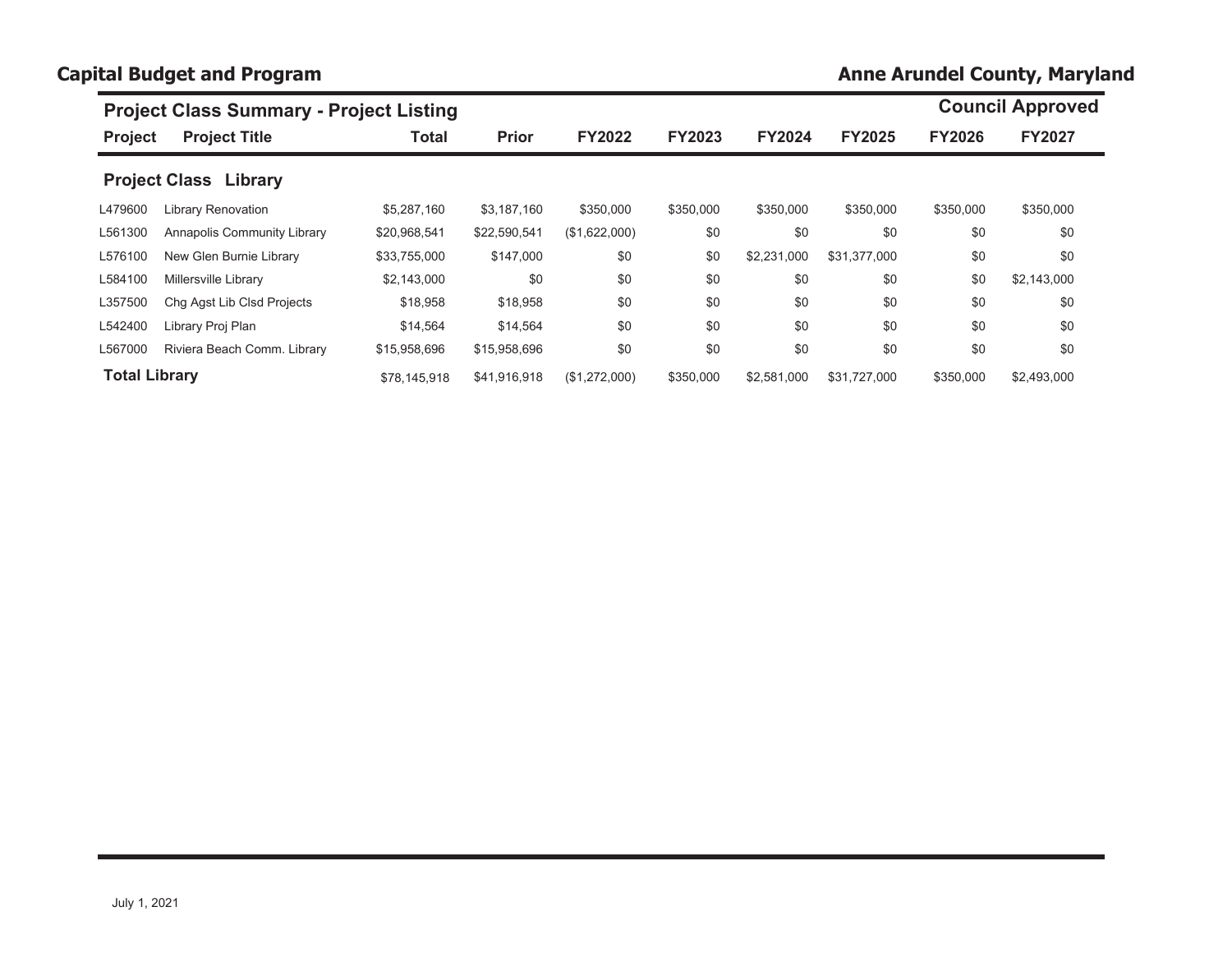# **Capital Budget and Program** *Anne Arundel County, Maryland**Anne Arundel County, Maryland* **<b>***Anne Arundel County, Maryland*

| <b>Project Class Summary - Funding Detail</b> |              |              |               |               |               |               |               | <b>Council Approved</b> |  |  |
|-----------------------------------------------|--------------|--------------|---------------|---------------|---------------|---------------|---------------|-------------------------|--|--|
|                                               | Total        | <b>Prior</b> | <b>FY2022</b> | <b>FY2023</b> | <b>FY2024</b> | <b>FY2025</b> | <b>FY2026</b> | <b>FY2027</b>           |  |  |
| <b>Project Class Library</b>                  |              |              |               |               |               |               |               |                         |  |  |
| <b>Bonds</b>                                  |              |              |               |               |               |               |               |                         |  |  |
| <b>General County Bonds</b>                   | \$68,773,990 | \$33,544,990 | (\$2,272,000) | \$350,000     | \$2,581,000   | \$31,727,000  | \$350,000     | \$2,493,000             |  |  |
| <b>Bonds</b>                                  | \$68,773,990 | \$33,544,990 | (\$2,272,000) | \$350,000     | \$2,581,000   | \$31,727,000  | \$350,000     | \$2,493,000             |  |  |
| PayGo                                         |              |              |               |               |               |               |               |                         |  |  |
| General Fund PayGo                            | \$3,387,564  | \$3,387,564  | \$0           | \$0           | \$0           | \$0           | \$0           | \$0                     |  |  |
| PayGo                                         | \$3,387,564  | \$3,387,564  | \$0           | \$0           | \$0           | \$0           | \$0           | \$0                     |  |  |
| <b>Grants &amp; Aid</b>                       |              |              |               |               |               |               |               |                         |  |  |
| <b>Other State Grants</b>                     | \$5,059,364  | \$4,059,364  | \$1,000,000   | \$0           | \$0           | \$0           | \$0           | \$0                     |  |  |
| <b>Grants &amp; Aid</b>                       | \$5,059,364  | \$4,059,364  | \$1,000,000   | \$0           | \$0           | \$0           | \$0           | \$0                     |  |  |
| <b>Other</b>                                  |              |              |               |               |               |               |               |                         |  |  |
| Video Lottery Impact Aid                      | \$925,000    | \$925,000    | \$0           | \$0           | \$0           | \$0           | \$0           | \$0                     |  |  |
| <b>Other</b>                                  | \$925,000    | \$925,000    | \$0           | \$0           | \$0           | \$0           | \$0           | \$0                     |  |  |
| Library                                       | \$78,145,918 | \$41,916,918 | (\$1,272,000) | \$350,000     | \$2,581,000   | \$31,727,000  | \$350,000     | \$2,493,000             |  |  |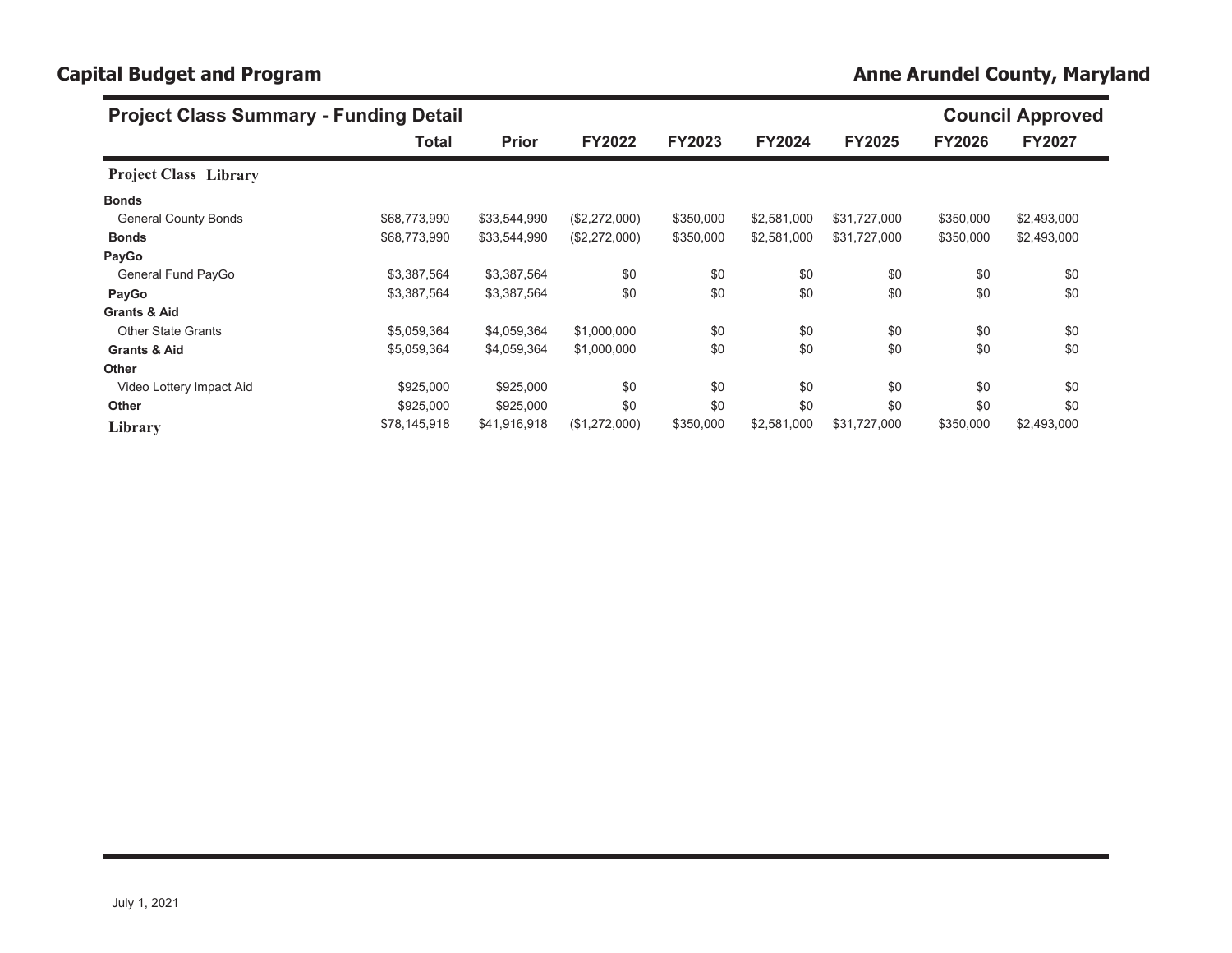|                    | <b>Anne Arundel County, Maryland</b>                                                                                                                                                                                                                                                                                             |                       |          |               | <b>Capital Budget and Program</b> |  |  |  |  |  |
|--------------------|----------------------------------------------------------------------------------------------------------------------------------------------------------------------------------------------------------------------------------------------------------------------------------------------------------------------------------|-----------------------|----------|---------------|-----------------------------------|--|--|--|--|--|
| <b>L479600</b>     | <b>Library Renovation</b>                                                                                                                                                                                                                                                                                                        | <b>Class: Library</b> |          | <b>FY2022</b> | <b>Council Approved</b>           |  |  |  |  |  |
| <b>Description</b> |                                                                                                                                                                                                                                                                                                                                  |                       |          |               |                                   |  |  |  |  |  |
|                    | This project consists of various repairs and upgrades to library branches and Headquarters,<br>including, but not limited to, exterior signage, structural repairs, window replacements, carpet<br>replacements, restroom renovations, lighting upgrades, staff workspace renovations, and fire<br>security system improvements. |                       | Location |               |                                   |  |  |  |  |  |

## Countywide

### **Benefit**

Maintenance and minor improvements to existing infrastructure.

## **Amendment History**

Prior approval has been adjusted to show the combination of L4683, Library Renov 98. Prior approval has been adjusted to show the closing of jobs on this project. Prior approval was increased \$92k via Bill No. 54-07. Prior Approved was reduced \$252k by Bill # 20-08. Removed \$28k via AMD #44 to Bill 35-08. Removed \$250k FY12 pay-go and replaced with bonds via AMD #58 to Bill 27-11. Removed \$70K via AMD #30 to Bill 46-13. Removed \$124k via AMD #63 to Bill 36-17.

| <b>Prior Year</b>                    | <b>Phase</b>               |                      | Prior<br>Approval | <b>Budget</b><br><b>FY2022</b> |        | Capital Program (\$000) |        |               |               |          |  |
|--------------------------------------|----------------------------|----------------------|-------------------|--------------------------------|--------|-------------------------|--------|---------------|---------------|----------|--|
| <b>Project Total</b>                 |                            | <b>Project Total</b> |                   |                                | FY2023 | FY2024                  | FY2025 | <b>FY2026</b> | <b>FY2027</b> | 6 Years  |  |
| (\$48,736)                           | Plans and Engineering      | ( \$64, 156)         | (\$208, 156)      | \$24,000                       | \$24   | \$24                    | \$24   | \$24          | \$24          |          |  |
| \$4,003,192                          | Construction               | \$4,175,237          | \$2,375,237       | \$300,000                      | \$300  | \$300                   | \$300  | \$300         | \$300         |          |  |
| \$360,781                            | Overhead                   | \$377,372            | \$239,372         | \$23,000                       | \$23   | \$23                    | \$23   | \$23          | \$23          |          |  |
| (\$412,886)                          | Furn., Fixtures and Equip. | (\$426, 294)         | (\$444,294)       | \$3,000                        | \$3    | \$3                     | \$3    | \$3           | \$3           |          |  |
| \$1,225,000                          | Other                      | \$1,225,000          | \$1,225,000       | \$0                            | \$0    | \$0                     | \$0    | \$0           | \$0           |          |  |
| \$5,127,351                          | Total                      | \$5,287,160          | \$3.187.160       | \$350,000                      | \$350  | \$350                   | \$350  | \$350         | \$350         |          |  |
| More (Less) Than Prior Year Program: |                            | \$159,808            | (\$190, 192)      | \$0                            | \$0    | \$0                     | \$0    | \$0           | \$350         | Multi-Yr |  |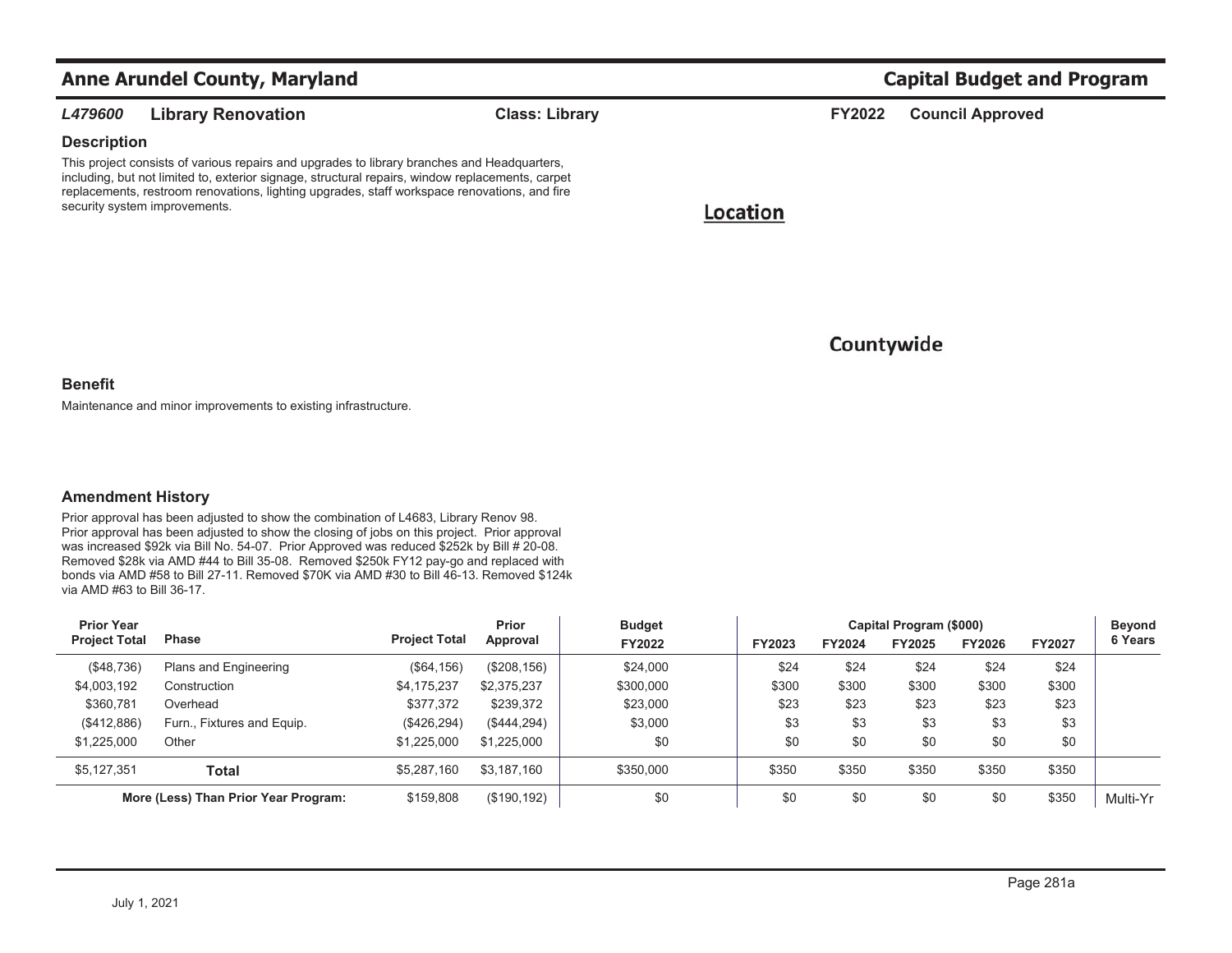| <b>L479600</b>        | <b>Library Renovation</b>                               | <b>Class: Library</b> | <b>FY2022</b>                                        | <b>Council Approved</b> |
|-----------------------|---------------------------------------------------------|-----------------------|------------------------------------------------------|-------------------------|
| <b>Project Status</b> |                                                         |                       | <b>Change from Prior Year</b>                        |                         |
|                       | 1. Current Status Of This Project: Active               |                       | 1. Change in Name or Description: None               |                         |
|                       | 2. Action Taken In Current Fiscal Year: Multi-Year      |                       | 2. Change in Total Project Cost: Added FY27 funding. |                         |
|                       | 3. Action Required To Complete This Project: Multi-Year |                       | 3. Change in Scope: None                             |                         |
|                       |                                                         |                       | 4. Change in Timing: None                            |                         |

## **Estimated Operating Budget Impact:** Potential savings/cost avoidance

|         | <b>Initial Total Project Cost Estimate</b> |               | <b>Financial Activity</b> |                   |             |
|---------|--------------------------------------------|---------------|---------------------------|-------------------|-------------|
| FY 1999 | \$1,200,000                                |               | Expended                  | <b>Encumbered</b> | Total       |
|         |                                            | April 1, 2020 | \$1,280,242               | \$884.337         | \$2.164.579 |
|         |                                            | April 1, 2021 | \$1,917,427               | \$306.276         | \$2,223,703 |

| <b>Prior Year</b>    |                                      |                      | Prior        | <b>Budget</b> | Capital Program (\$000) |               |        |        |               | Beyond   |
|----------------------|--------------------------------------|----------------------|--------------|---------------|-------------------------|---------------|--------|--------|---------------|----------|
| <b>Project Total</b> | Funding                              | <b>Project Total</b> | Approval     | FY2022        | <b>FY2023</b>           | <b>FY2024</b> | FY2025 | FY2026 | <b>FY2027</b> | 6 Years  |
| \$3,067,988          | General County Bonds                 | \$3.227.796          | \$1.127.796  | \$350,000     | \$350                   | \$350         | \$350  | \$350  | \$350         |          |
| \$1,125,000          | General Fund PayGo                   | \$1,125,000          | \$1,125,000  | \$0           | \$0                     | \$0           | \$0    | \$0    | \$0           |          |
| \$9,364              | <b>Other State Grants</b>            | \$9,364              | \$9,364      | \$0           | \$0                     | \$0           | \$0    | \$0    | \$0           |          |
| \$925,000            | Video Lottery Impact Aid             | \$925,000            | \$925,000    | \$0           | \$0                     | \$0           | \$0    | \$0    | \$0           |          |
| \$5,127,351          | Total                                | \$5.287.160          | \$3.187.160  | \$350,000     | \$350                   | \$350         | \$350  | \$350  | \$350         |          |
|                      | More (Less) Than Prior Year Program: | \$159,808            | (\$190, 192) | \$0           | \$0                     | \$0           | \$0    | \$0    | \$350         | Multi-Yr |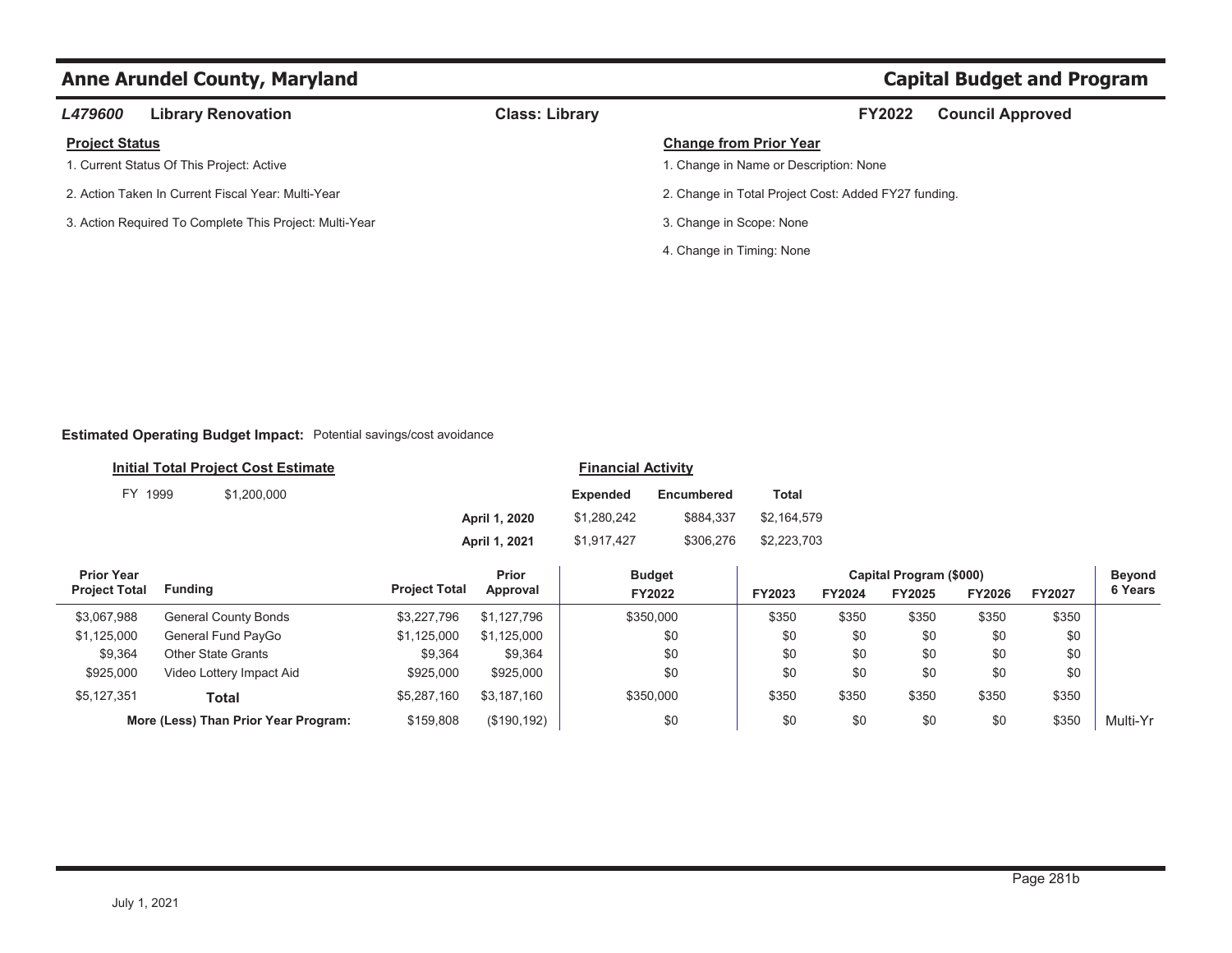### *L561300***Annapolis Community Library Class: Library Council Approved FY2022**

## **Description**

This project includes funding for design, land acquisition, and construction of a new building to replace the existing library site on West Street in Annapolis. The funding for design is contingent upon the approval of the new building site by the governing body of Anne Arundel County.



## **Benefit**

Replacement and Service Expansion to provide added capacity to meet public demand.

## **Amendment History**

Delayed program funding by \$19,345,000 from FY16 to FY17 via AMD# 105 to Bill 46-13. Resolution 12-15 approved the site location of 1410 West Street, Annapolis, Maryland, 21401. County Council added \$3,987,000 in FY16 via AMD #188 to Bill 29-15.

| <b>Prior Year</b>                    | <b>Phase</b>               |                      | Prior<br>Approval | <b>Budget</b> |        |        | Capital Program (\$000) |               |               | <b>Beyond</b> |
|--------------------------------------|----------------------------|----------------------|-------------------|---------------|--------|--------|-------------------------|---------------|---------------|---------------|
| <b>Project Total</b>                 |                            | <b>Project Total</b> |                   | FY2022        | FY2023 | FY2024 | FY2025                  | <b>FY2026</b> | <b>FY2027</b> | 6 Years       |
| \$1,276,100                          | Plans and Engineering      | \$1,276,100          | \$1.276.100       | \$0           | \$0    | \$0    | \$0                     | \$0           | \$0           | \$0           |
| (\$140,733)                          | Land                       | (\$140,733)          | (\$140,733)       | \$0           | \$0    | \$0    | \$0                     | \$0           | \$0           | \$0           |
| \$17,716,000                         | Construction               | \$16,156,000         | \$17,716,000      | (\$1,560,000) | \$0    | \$0    | \$0                     | \$0           | \$0           | \$0           |
| \$744,174                            | Overhead                   | \$682,174            | \$744,174         | (\$62,000)    | \$0    | \$0    | \$0                     | \$0           | \$0           | \$0           |
| \$625,000                            | Furn., Fixtures and Equip. | \$625,000            | \$625,000         | \$0           | \$0    | \$0    | \$0                     | \$0           | \$0           | \$0           |
| \$2,370,000                          | Other                      | \$2,370,000          | \$2,370,000       | \$0           | \$0    | \$0    | \$0                     | \$0           | \$0           | \$0           |
| \$22,590,541                         | Total                      | \$20,968,541         | \$22,590,541      | (\$1,622,000) | \$0    | \$0    | \$0                     | \$0           | \$0           | \$0           |
| More (Less) Than Prior Year Program: |                            | (\$1,622,000)        | \$0               | (\$1,622,000) | \$0    | \$0    | \$0                     | \$0           | \$0           | \$0           |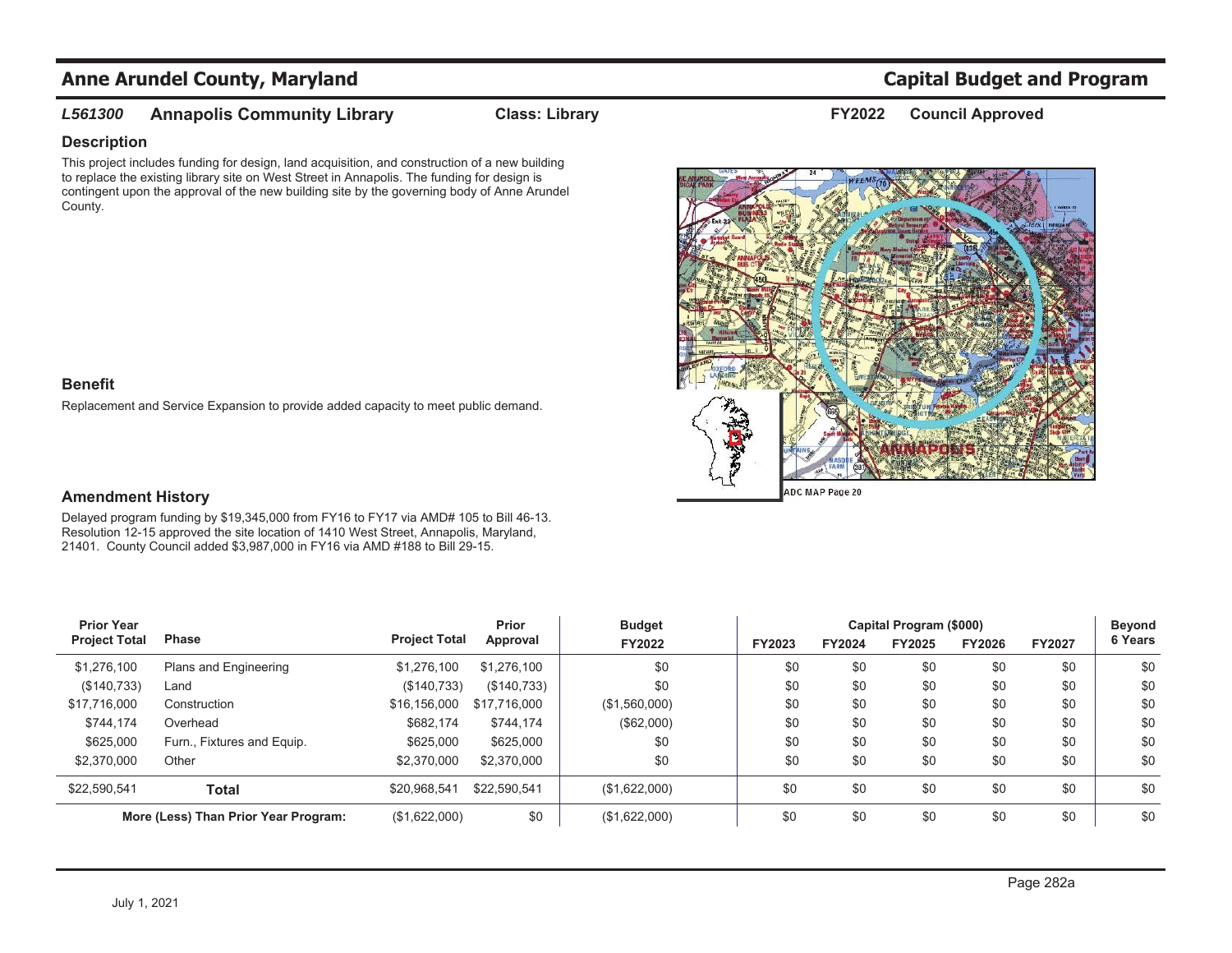| L561300               | <b>Annapolis Community Library</b>                       | <b>Class: Library</b> | <b>FY2022</b>                                                   | <b>Council Approved</b> |
|-----------------------|----------------------------------------------------------|-----------------------|-----------------------------------------------------------------|-------------------------|
| <b>Project Status</b> |                                                          |                       | <b>Change from Prior Year</b>                                   |                         |
|                       | 1. Current Status Of This Project: Active                |                       | 1. Change in Name or Description: None                          |                         |
|                       | 2. Action Taken In Current Fiscal Year: Performance      |                       | 2. Change in Total Project Cost: Decreased due to actual costs. |                         |
|                       | 3. Action Required To Complete This Project: Performance |                       | 3. Change in Scope: None                                        |                         |
|                       |                                                          |                       | 4. Change in Timing: None                                       |                         |
|                       |                                                          |                       |                                                                 |                         |

## **Estimated Operating Budget Impact:** Less than \$100,000 per year

| Initial Total Project Cost Estimate |         |              |               | <b>Financial Activity</b> |             |              |
|-------------------------------------|---------|--------------|---------------|---------------------------|-------------|--------------|
|                                     | FY 2014 | \$39.158.000 |               | <b>Expended</b>           | Encumbered  | Total        |
|                                     |         |              | April 1, 2020 | \$16,409,629              | \$1.260.107 | \$17.669.736 |
|                                     |         |              | April 1, 2021 | \$19.760.839              | \$906.780   | \$20.667.619 |

| <b>Prior Year</b>    |                                      |                      | Prior        | <b>Budget</b> | Capital Program (\$000) |        |        |        |               | <b>Beyond</b> |
|----------------------|--------------------------------------|----------------------|--------------|---------------|-------------------------|--------|--------|--------|---------------|---------------|
| <b>Project Total</b> | Fundina                              | <b>Project Total</b> | Approval     | FY2022        | FY2023                  | FY2024 | FY2025 | FY2026 | <b>FY2027</b> | 6 Years       |
| \$18,992,541         | <b>General County Bonds</b>          | \$17.370.541         | \$18,992.541 | (\$1,622,000) | \$0                     | \$0    | \$0    | \$0    | \$0           | \$0           |
| \$2,248,000          | General Fund PayGo                   | \$2,248,000          | \$2,248,000  | \$0           | \$0                     | \$0    | \$0    | \$0    | \$0           | \$0           |
| \$1,350,000          | <b>Other State Grants</b>            | \$1.350,000          | \$1.350,000  | \$0           | \$0                     | \$0    | \$0    | \$0    | \$0           | \$0           |
| \$22,590,541         | Total                                | \$20.968.541         | \$22.590.541 | (\$1,622,000) | \$0                     | \$0    | \$0    | \$0    | \$0           | \$0           |
|                      | More (Less) Than Prior Year Program: | (\$1,622,000)        | \$0          | (\$1,622,000) | \$0                     | \$0    | \$0    | \$0    | \$0           | \$0           |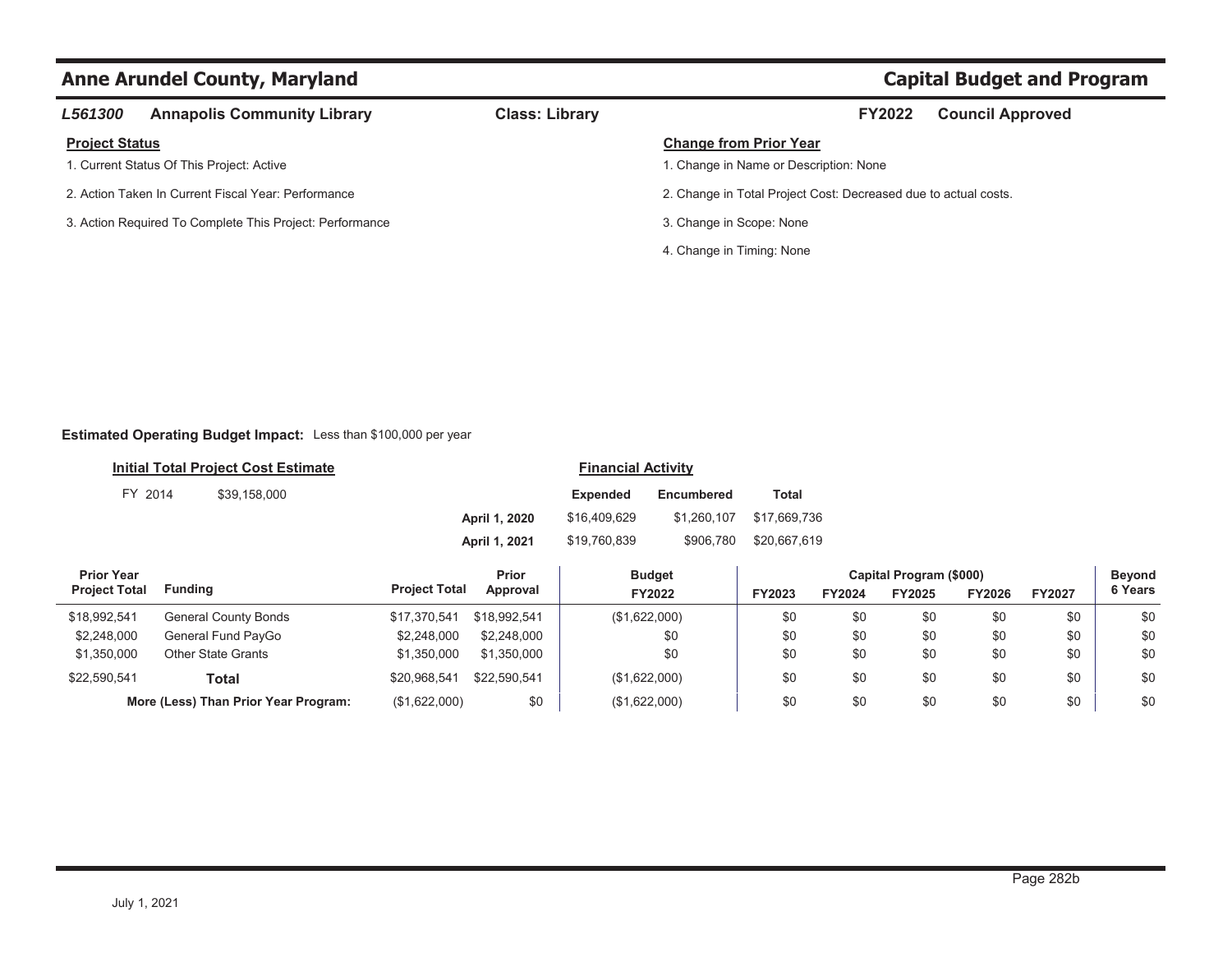### *L576100***New Glen Burnie Library Class: Library Class: Library FY2022** Council Approved

## **Description**

This project includes funding for the design and construction of a new Glen Burnie Regional Library of approximately 32,000 gross square feet. It has been determined this can be accommodated on the existing site at 1010 Eastway in Glen Burnie, potentially including acquisition of adjacent property. Alternative locations may still be explored.

Funds for the potential acquisition of property either adjacent to the existing site, or in relation to an alternative location are not included in this project cost estimate, as they may initially be provided for in the Advance Land Acquisition project (C106700).



## **Benefit**

Replacement and Service Expansion to provide added capacity to meet public demand.

## **Amendment History**

| <b>Prior Year</b>    |                                      |                      | <b>Prior</b> | <b>Budget</b> |        | Capital Program (\$000) |           |               |               |         |
|----------------------|--------------------------------------|----------------------|--------------|---------------|--------|-------------------------|-----------|---------------|---------------|---------|
| <b>Project Total</b> | <b>Phase</b>                         | <b>Project Total</b> | Approval     | FY2022        | FY2023 | FY2024                  | FY2025    | <b>FY2026</b> | <b>FY2027</b> | 6 Years |
| \$2,438,000          | Plans and Engineering                | \$2,285,000          | \$140,000    | \$0           | \$0    | \$2,145                 | \$0       | \$0           | \$0           | \$0     |
| \$0                  | Land                                 | \$0                  | \$0          | \$0           | \$0    | \$0                     | \$0       | \$0           | \$0           | \$0     |
| \$26,293,000         | Construction                         | \$25,098,000         | \$0          | \$0           | \$0    | \$0                     | \$25,098  | \$0           | \$0           | \$0     |
| \$1,436,000          | Overhead                             | \$1,097,000          | \$7,000      | \$0           | \$0    | \$86                    | \$1.004   | \$0           | \$0           | \$0     |
| \$1,319,000          | Furn., Fixtures and Equip.           | \$1.319.000          | \$0          | \$0           | \$0    | \$0                     | \$1.319   | \$0           | \$0           | \$0     |
| \$3,956,000          | Other                                | \$3.956.000          | \$0          | \$0           | \$0    | \$0                     | \$3,956   | \$0           | \$0           | \$0     |
| \$35,442,000         | Total                                | \$33.755.000         | \$147,000    | \$0           | \$0    | \$2,231                 | \$31.377  | \$0           | \$0           | \$0     |
|                      | More (Less) Than Prior Year Program: |                      | \$0          | \$0           | \$0    | (\$182)                 | (\$1,505) | \$0           | \$0           | \$0     |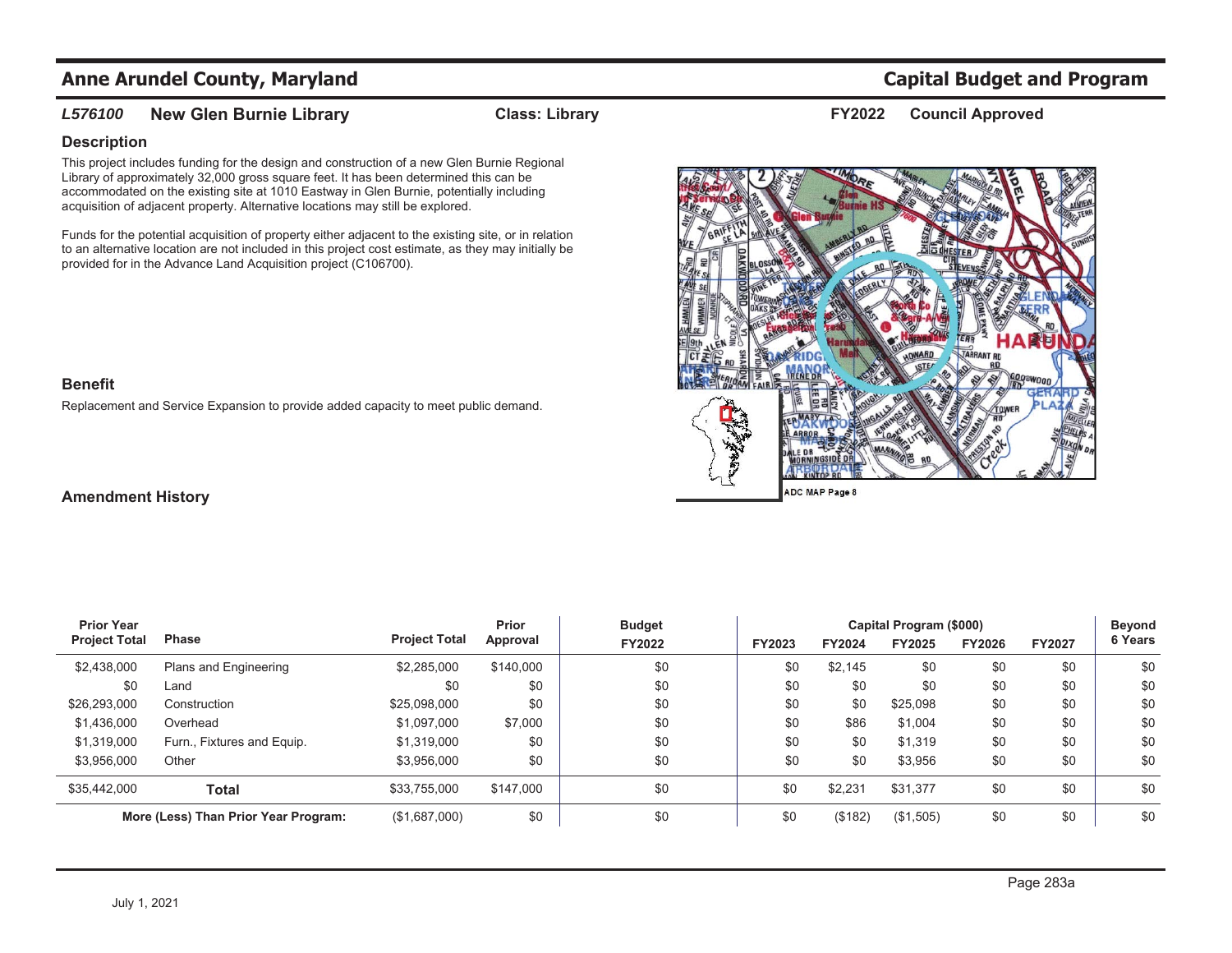| <b>L576100</b>        | <b>New Glen Burnie Library</b>                    | <b>Class: Library</b> | <b>FY2022</b><br><b>Council Approved</b>                                  |
|-----------------------|---------------------------------------------------|-----------------------|---------------------------------------------------------------------------|
| <b>Project Status</b> |                                                   |                       | <b>Change from Prior Year</b>                                             |
|                       | 1. Current Status Of This Project: Programmed     |                       | 1. Change in Name or Description: None                                    |
|                       | 2. Action Taken In Current Fiscal Year: None      |                       | 2. Change in Total Project Cost: Decreased due to current cost estimates. |
|                       | 3. Action Required To Complete This Project: None |                       | 3. Change in Scope: None                                                  |
|                       |                                                   |                       | 4. Change in Timing: None                                                 |

## **Estimated Operating Budget Impact:** Indeterminate

|                      | <b>Initial Total Project Cost Estimate</b> | <b>Financial Activity</b> |               |                 |               |               |               |                         |               |               |               |
|----------------------|--------------------------------------------|---------------------------|---------------|-----------------|---------------|---------------|---------------|-------------------------|---------------|---------------|---------------|
| FY 2019              | \$1,447,000                                |                           |               | <b>Expended</b> | Encumbered    | Total         |               |                         |               |               |               |
|                      |                                            |                           | April 1, 2020 | \$50,364        | \$36,059      | \$86,423      |               |                         |               |               |               |
|                      |                                            | April 1, 2021             |               | \$50,322        | \$36,059      | \$86,381      |               |                         |               |               |               |
| <b>Prior Year</b>    |                                            |                           | Prior         |                 | <b>Budget</b> |               |               | Capital Program (\$000) |               |               | <b>Beyond</b> |
| <b>Project Total</b> | <b>Funding</b>                             | <b>Project Total</b>      | Approval      |                 | FY2022        | <b>FY2023</b> | <b>FY2024</b> | <b>FY2025</b>           | <b>FY2026</b> | <b>FY2027</b> | 6 Years       |
| \$35,442,000         | General County Bonds                       | \$33,755,000              | \$147,000     |                 | \$0           | \$0           | \$2,231       | \$31.377                | \$0           | \$0           | \$0           |

| \$35,442,000 | <b>Total</b>                         | \$33,755,000  | \$147,000<br>∵ 4⊔ د ب | \$0 | . | $\sim$ 001<br>94.ZU | <b>ድ</b> 21 27<br>\$31.37 | \$0 | \$0 | ¢Λ<br>w  |
|--------------|--------------------------------------|---------------|-----------------------|-----|---|---------------------|---------------------------|-----|-----|----------|
|              | More (Less) Than Prior Year Program: | (\$1,687,000) | \$0                   | \$0 | . | \$182'              | (S1.505)                  |     | \$0 | ¢Λ<br>Φυ |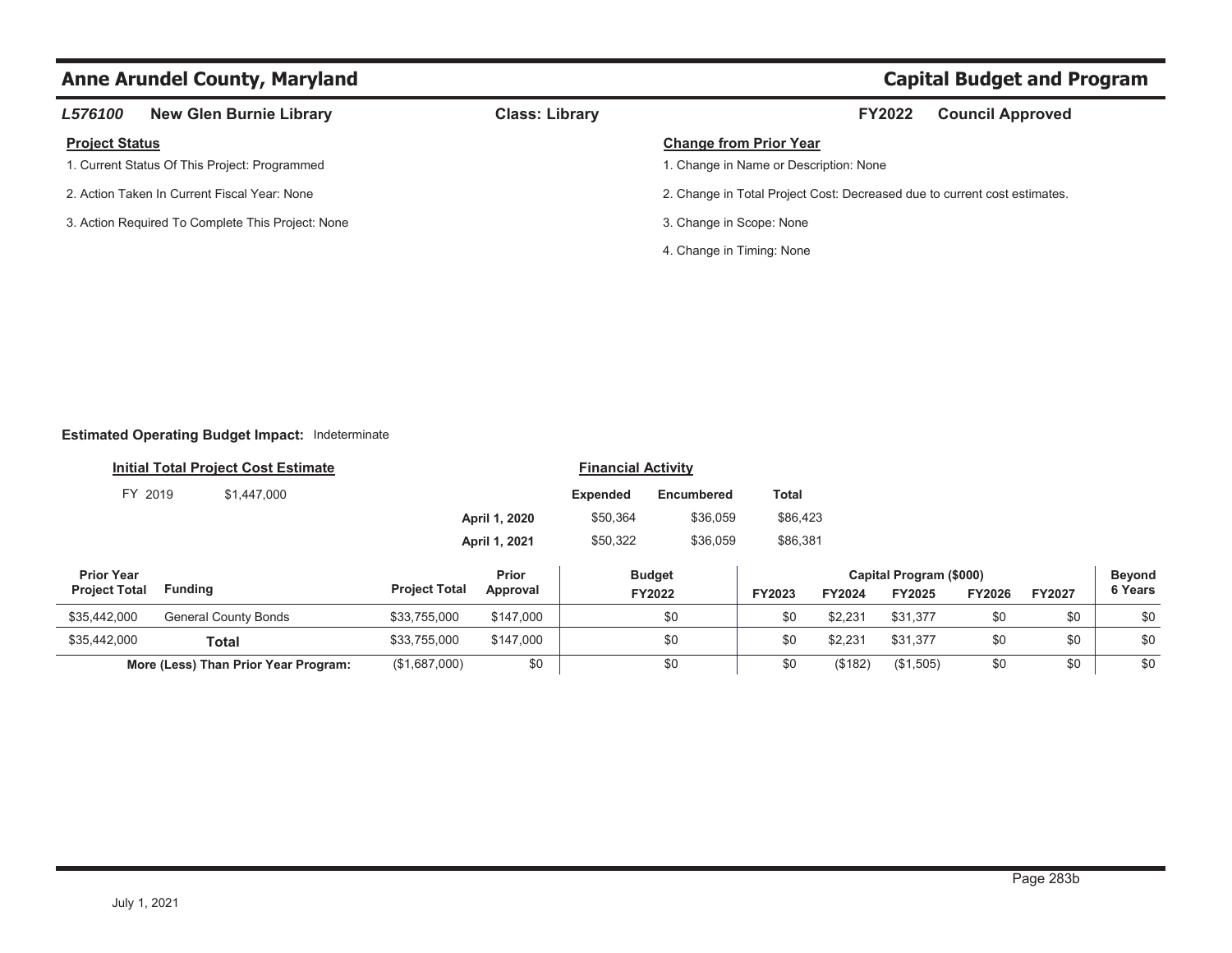## *L584100*

**Millersville Library Class: Library Council Approved FY2022**

## **Description**

The project provides planning, design, and construction of a new 30,000 gsf library and 10,000 gsf service annex in the Millersville (Old Mill High School) area.



### **Benefit**

Service expansion to provide added library capacity to meet needs of growing mid-county population.

## **Amendment History**

| <b>Prior Year</b>    |                                      |                      | Prior    | <b>Budget</b> |        | <b>Beyond</b> |        |               |               |          |
|----------------------|--------------------------------------|----------------------|----------|---------------|--------|---------------|--------|---------------|---------------|----------|
| <b>Project Total</b> | <b>Phase</b>                         | <b>Project Total</b> | Approval | FY2022        | FY2023 | FY2024        | FY2025 | <b>FY2026</b> | <b>FY2027</b> | 6 Years  |
|                      | Plans and Engineering                | \$2,061,000          | \$0      | \$0           | \$0    | \$0           | \$0    | \$0           | \$2,061       | \$0      |
|                      | Construction                         | \$28,915,000         | \$0      | \$0           | \$0    | \$0           | \$0    | \$0           | \$0           | \$28,915 |
|                      | Overhead                             | \$1,239,000          | \$0      | \$0           | \$0    | \$0           | \$0    | \$0           | \$82          | \$1,157  |
|                      | Furn., Fixtures and Equip.           | \$2,013,000          | \$0      | \$0           | \$0    | \$0           | \$0    | \$0           | \$0           | \$2,013  |
|                      | Other                                | \$2,818,000          | \$0      | \$0           | \$0    | \$0           | \$0    | \$0           | \$0           | \$2,818  |
| \$0                  | Total                                | \$37,046,000         | \$0      | \$0           | \$0    | \$0           | \$0    | \$0           | \$2,143       | \$34,903 |
|                      | More (Less) Than Prior Year Program: | \$37,046,000         | \$0      | \$0           | \$0    | \$0           | \$0    | \$0           | \$2,143       | \$34,903 |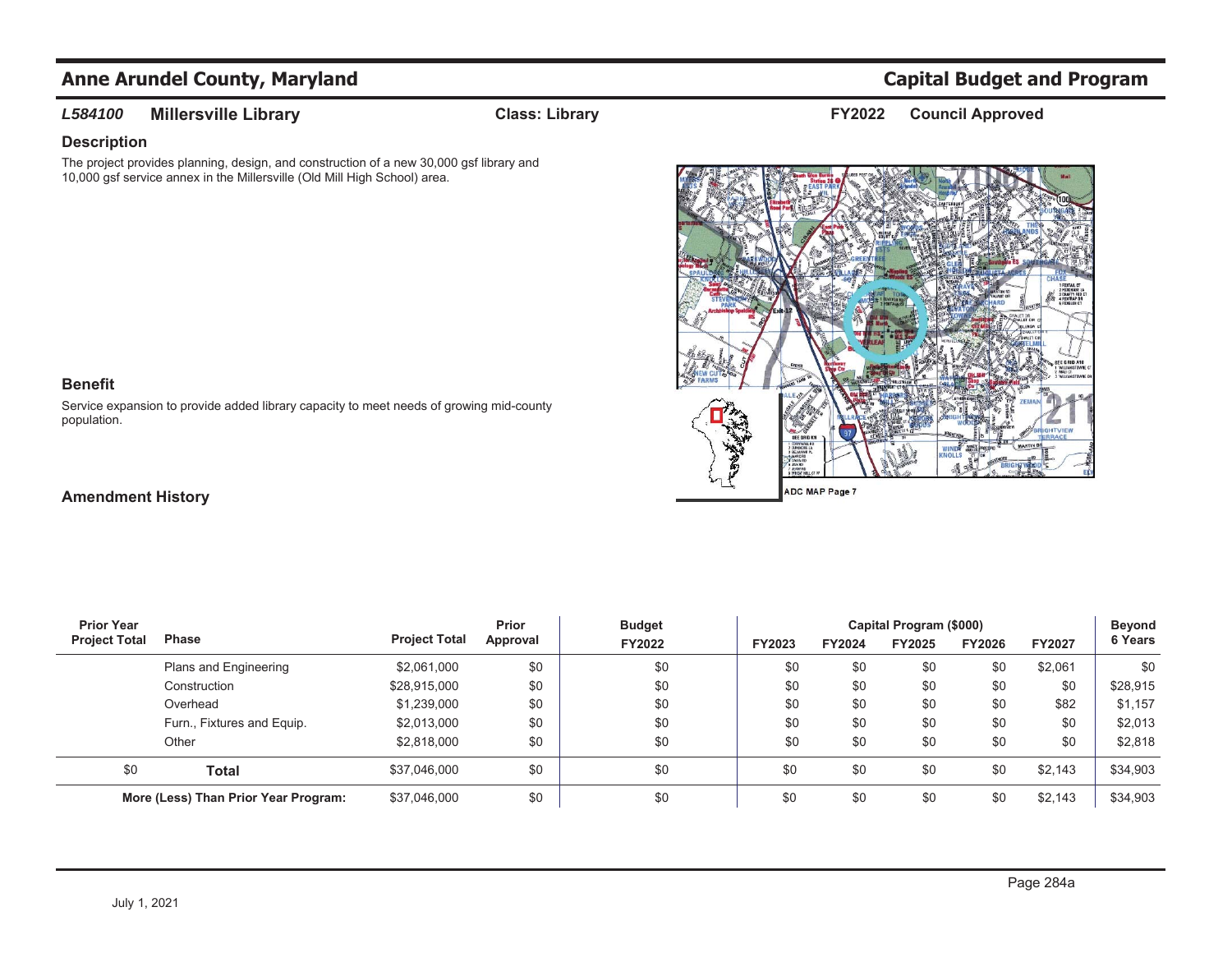## **Anne Arundel County, Maryland County Arrow Capital Budget and Program Capital Budget and Program**

| L584100               | <b>Millersville Library</b>                      | <b>Class: Library</b> | <b>FY2022</b>                                 | <b>Council Approved</b> |
|-----------------------|--------------------------------------------------|-----------------------|-----------------------------------------------|-------------------------|
| <b>Project Status</b> |                                                  |                       | <b>Change from Prior Year</b>                 |                         |
|                       | 1. Current Status Of This Project: New           |                       | 1. Change in Name or Description: New Project |                         |
|                       | 2. Action Taken in Current Fiscal Year: New      |                       | 2. Change in Total Project Cost: New Project  |                         |
|                       | 3. Action Required To Complete This Project: New |                       | 3. Change in Scope: New Project               |                         |
|                       |                                                  |                       | 4. Change in Timing: New Project              |                         |
|                       |                                                  |                       |                                               |                         |

## **Estimated Operating Budget Impact:** Indeterminate

\$0 **Total**

|                                           | <b>Initial Total Project Cost Estimate</b> |                      |                   | <b>Financial Activity</b> |                         |              |        |                                          |               |               |                          |
|-------------------------------------------|--------------------------------------------|----------------------|-------------------|---------------------------|-------------------------|--------------|--------|------------------------------------------|---------------|---------------|--------------------------|
| FY 0                                      | \$0                                        |                      |                   | <b>Expended</b>           | Encumbered              | <b>Total</b> |        |                                          |               |               |                          |
|                                           |                                            |                      | April 1, 2020     | \$0                       |                         | \$0          | \$0    |                                          |               |               |                          |
|                                           |                                            |                      | April 1, 2021     | \$0                       |                         | \$0          | \$0    |                                          |               |               |                          |
| <b>Prior Year</b><br><b>Project Total</b> | <b>Funding</b>                             | <b>Project Total</b> | Prior<br>Approval |                           | <b>Budget</b><br>FY2022 | FY2023       | FY2024 | Capital Program (\$000)<br><b>FY2025</b> | <b>FY2026</b> | <b>FY2027</b> | <b>Beyond</b><br>6 Years |
|                                           | <b>General County Bonds</b>                | \$37,046,000         | \$0               |                           | \$0                     | \$0          | \$0    | \$0                                      | \$0           | \$2,143       | \$34,903                 |

**I** \$37,046,000 \$0 \$0 \$0 \$0 \$0 \$0 \$2,143 | \$34,903

**More (Less) Than Prior Year Program:** \$37,046,000 \$0 \$0 \$0 \$0 \$0 \$0 \$0 \$2,143 \$34,903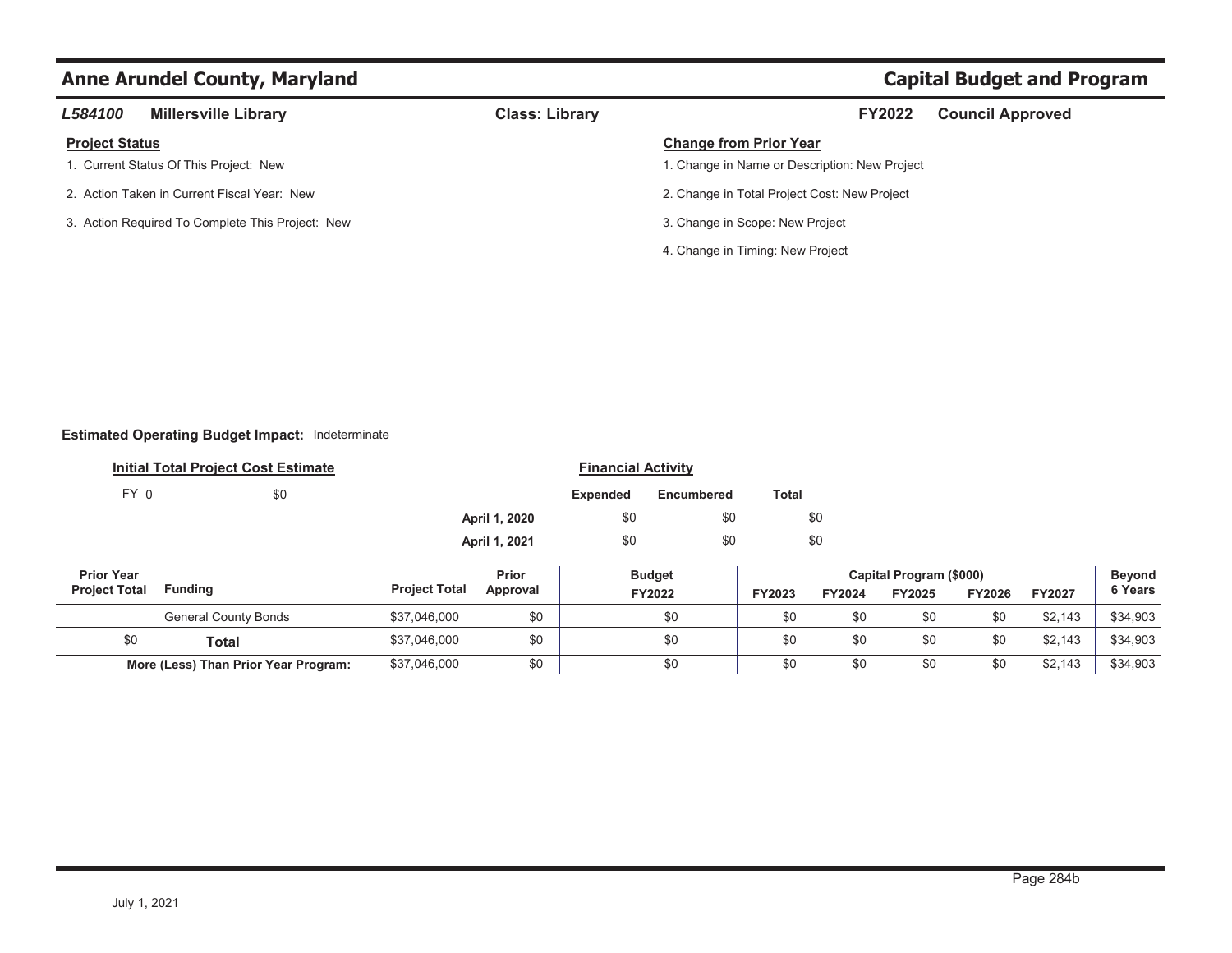|                    | <b>Anne Arundel County, Maryland</b>                                                                                                                                                                                                                                                                                                                               |                       |          | <b>Capital Budget and Program</b> |                         |  |  |  |
|--------------------|--------------------------------------------------------------------------------------------------------------------------------------------------------------------------------------------------------------------------------------------------------------------------------------------------------------------------------------------------------------------|-----------------------|----------|-----------------------------------|-------------------------|--|--|--|
| L357500            | <b>Chg Agst Lib Clsd Projects</b>                                                                                                                                                                                                                                                                                                                                  | <b>Class: Library</b> |          | <b>FY2022</b>                     | <b>Council Approved</b> |  |  |  |
| <b>Description</b> |                                                                                                                                                                                                                                                                                                                                                                    |                       |          |                                   |                         |  |  |  |
| #7 to Bill #28-00. | Funds are approved to allow for Settlement of Claims and items required in project<br>Performance phase on Library capital projects which have been closed out prior to the<br>settlement of the claims. Available balances from completed projects will be the primary<br>source of funding for this project. County Council adjusts FY2001 request via Amendment |                       | Location |                                   |                         |  |  |  |
|                    |                                                                                                                                                                                                                                                                                                                                                                    |                       |          | Countywide                        |                         |  |  |  |

### **Benefit**

This fund ensures that claims can be settled in the most expedient manner.

**Amendment History**

Prior approval has been adjusted to show the closing of jobs on this project.

| <b>Prior Year</b>    |                                      |                      | Prior<br><b>Budget</b> |        |        | Capital Program (\$000) |        |        |               |          |  |
|----------------------|--------------------------------------|----------------------|------------------------|--------|--------|-------------------------|--------|--------|---------------|----------|--|
| <b>Project Total</b> | <b>Phase</b>                         | <b>Project Total</b> | Approval               | FY2022 | FY2023 | FY2024                  | FY2025 | FY2026 | <b>FY2027</b> | 6 Years  |  |
| \$18.958             | Other                                | \$18.958             | \$18,958               | \$0    | \$0    | \$0                     | \$0    | \$0    | \$0           |          |  |
| \$18,958             | Total                                | \$18,958             | \$18,958               | \$0    | \$0    | \$0                     | \$0    | \$0    | \$0           |          |  |
|                      | More (Less) Than Prior Year Program: | \$0                  | \$0                    | \$0    | \$0    | \$0                     | \$0    | \$0    | \$0           | Multi-Yr |  |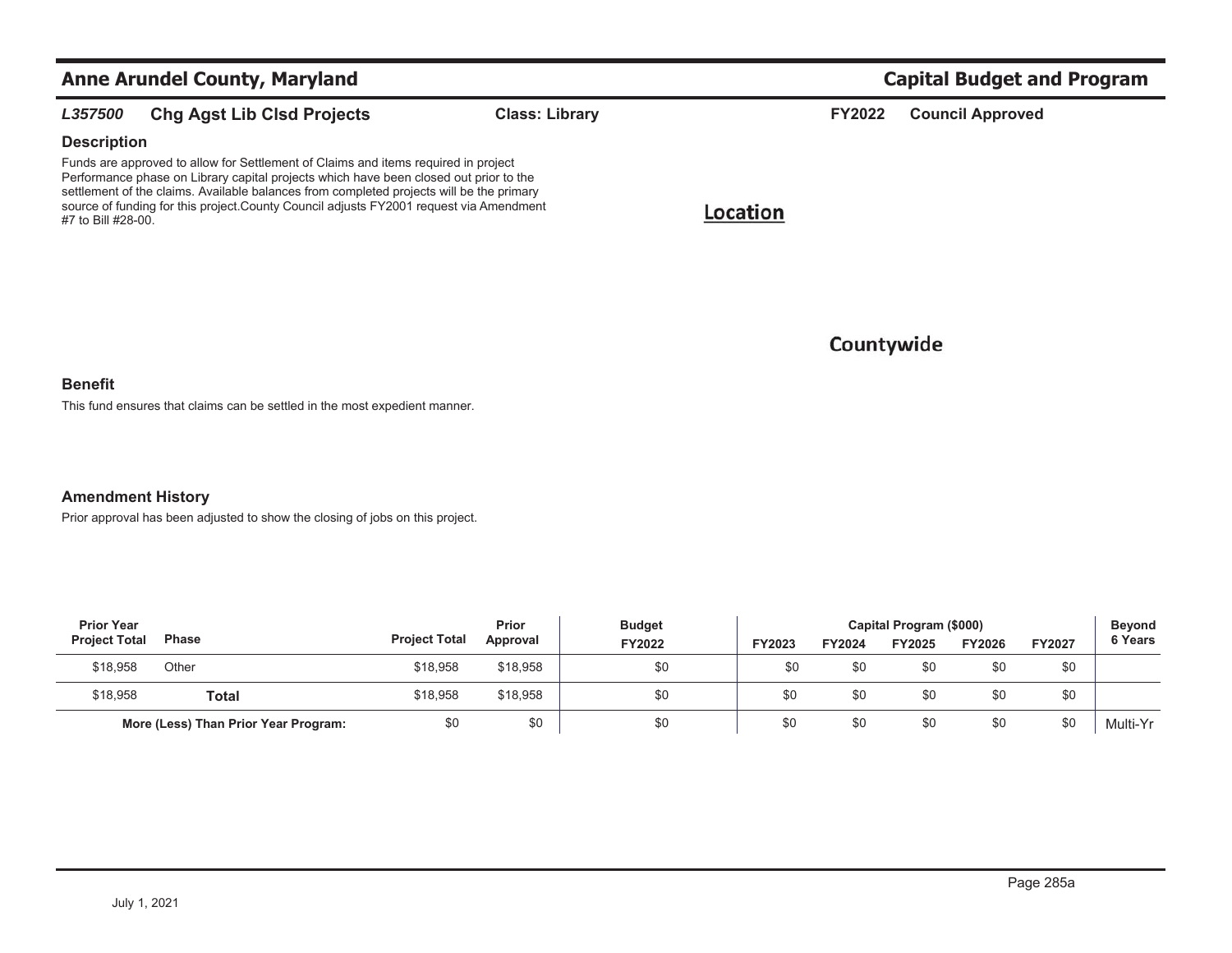# **Anne Arundel County, Maryland Capital Budget and Program Capital Budget and Program**

| L357500               | <b>Chg Agst Lib Clsd Projects</b>                       | <b>Class: Library</b> | <b>FY2022</b>                          | <b>Council Approved</b> |
|-----------------------|---------------------------------------------------------|-----------------------|----------------------------------------|-------------------------|
| <b>Project Status</b> |                                                         |                       | <b>Change from Prior Year</b>          |                         |
|                       | 1. Current Status Of This Project: Active               |                       | 1. Change in Name or Description: None |                         |
|                       | 2. Action Taken In Current Fiscal Year: Multi-Year      |                       | 2. Change in Total Project Cost: None  |                         |
|                       | 3. Action Required To Complete This Project: Multi-Year |                       | 3. Change in Scope: None               |                         |
|                       |                                                         |                       | 4. Change in Timing: None              |                         |

## **Estimated Operating Budget Impact:** None

|                                           | <b>Initial Total Project Cost Estimate</b> |     |                      | <b>Financial Activity</b> |                 |                         |               |                                                     |               |        |                                 |
|-------------------------------------------|--------------------------------------------|-----|----------------------|---------------------------|-----------------|-------------------------|---------------|-----------------------------------------------------|---------------|--------|---------------------------------|
| FY 1999                                   |                                            | \$0 |                      |                           | <b>Expended</b> | Encumbered              | <b>Total</b>  |                                                     |               |        |                                 |
|                                           |                                            |     |                      | April 1, 2020             | \$2,543         |                         |               |                                                     |               |        |                                 |
|                                           |                                            |     |                      | April 1, 2021             | \$2,543         |                         |               |                                                     |               |        |                                 |
| <b>Prior Year</b><br><b>Project Total</b> | Fundina                                    |     | <b>Project Total</b> | Prior<br>Annroval         |                 | <b>Budget</b><br>T10000 | <b>EVODOO</b> | Capital Program (\$000)<br>T110004<br><b>EVOODE</b> | <b>EVODOC</b> | TVAOO7 | <b>Beyond</b><br><b>6 Years</b> |

| <b>Project Total</b> | <b>Funding</b>                       | <b>Project Total</b> | Approval | FY2022 | FY2023 | FY2024 | FY2025 | <b>FY2026</b> | <b>FY2027</b> | 6 Years  |
|----------------------|--------------------------------------|----------------------|----------|--------|--------|--------|--------|---------------|---------------|----------|
| \$18,958             | General County Bonds                 | \$18,958             | \$18,958 |        | \$0    | \$C    |        | \$0           | \$0           |          |
| \$18,958             | Total                                | \$18,958             | \$18,958 |        | \$0    | \$C    |        | \$0           | \$0           |          |
|                      | More (Less) Than Prior Year Program: |                      | \$0      |        | \$0    | \$C    | \$0    | \$0           | \$0           | Multi-Yr |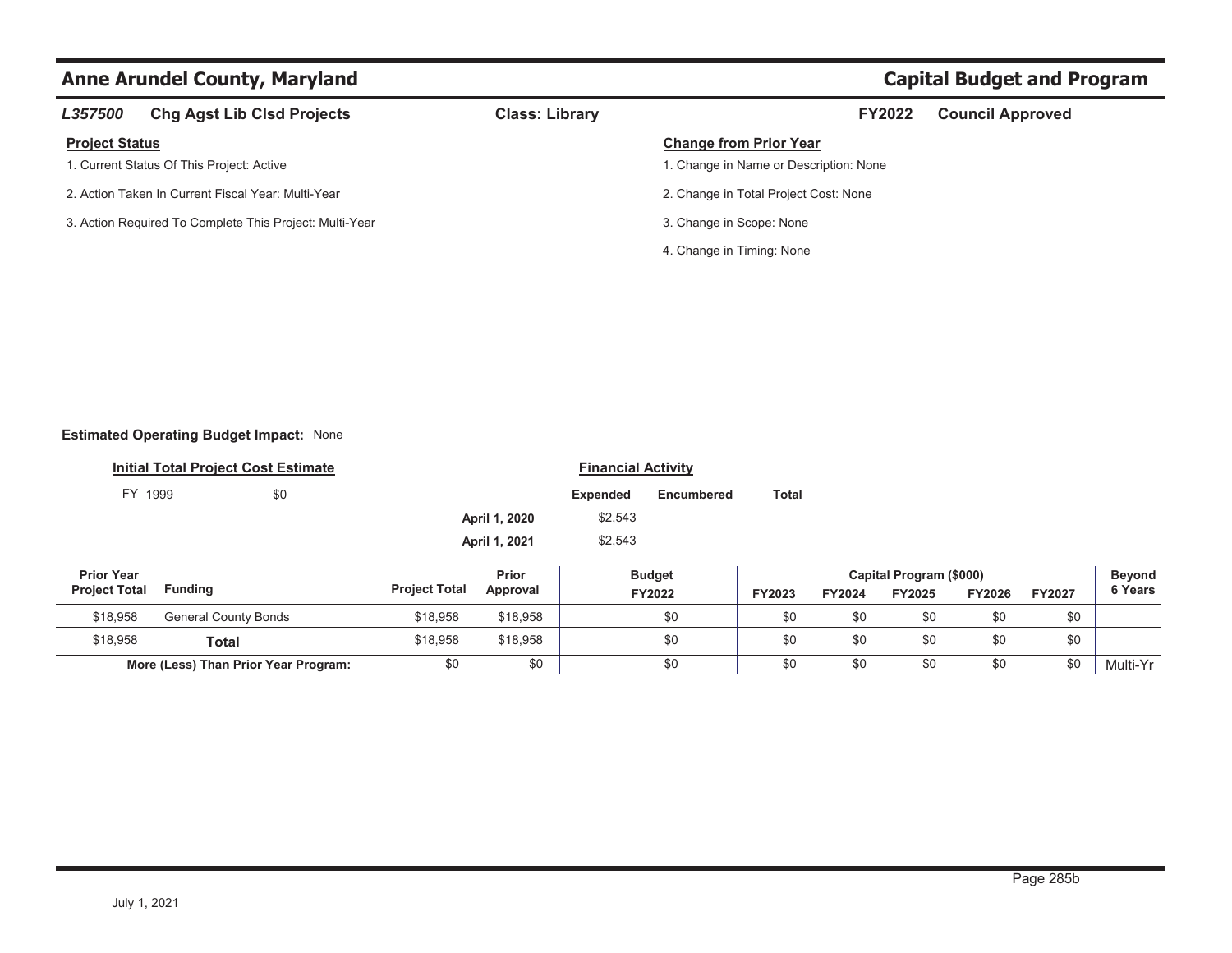|                    | <b>Anne Arundel County, Maryland</b>                                                                                                                                                                                                                                        |                       |          |               | <b>Capital Budget and Program</b> |
|--------------------|-----------------------------------------------------------------------------------------------------------------------------------------------------------------------------------------------------------------------------------------------------------------------------|-----------------------|----------|---------------|-----------------------------------|
| L542400            | Library Proj Plan                                                                                                                                                                                                                                                           | <b>Class: Library</b> |          | <b>FY2022</b> | <b>Council Approved</b>           |
| <b>Description</b> |                                                                                                                                                                                                                                                                             |                       |          |               |                                   |
|                    | Funding in this project is for preliminary planning, engineering, and cost estimating for<br>proposed future Library capital projects. This is a revolving fund project that will be<br>reimbursed when funds are appropriated for specific capital projects in the future. |                       |          |               |                                   |
|                    |                                                                                                                                                                                                                                                                             |                       | Location |               |                                   |
|                    |                                                                                                                                                                                                                                                                             |                       |          |               |                                   |
|                    |                                                                                                                                                                                                                                                                             |                       |          |               |                                   |

Countywide

### **Benefit**

To accommodate Library growth and services.

## **Amendment History**

Prior approval has been adjusted to show the closing of jobs on this project. County Council removed \$50k via AMD #143 to Bill 29-15.

| <b>Prior Year</b>    |                                      |                      |          | Prior<br><b>Budget</b> |        | Capital Program (\$000) |               |               |               |          |  |
|----------------------|--------------------------------------|----------------------|----------|------------------------|--------|-------------------------|---------------|---------------|---------------|----------|--|
| <b>Project Total</b> | <b>Phase</b>                         | <b>Project Total</b> | Approval | <b>FY2022</b>          | FY2023 | FY2024                  | <b>FY2025</b> | <b>FY2026</b> | <b>FY2027</b> | 6 Years  |  |
| \$11,648             | Plans and Engineering                | \$11,648             | \$11,648 | \$0                    | \$0    | \$0                     | \$0           | \$0           | \$0           |          |  |
| \$2.917              | Overhead                             | \$2,917              | \$2,917  | \$0                    | \$0    | \$0                     | \$0           | \$0           | \$0           |          |  |
| \$14.564             | Total                                | \$14.564             | \$14.564 | \$0                    | \$0    | \$0                     | \$0           | \$0           | \$0           |          |  |
|                      | More (Less) Than Prior Year Program: | \$0                  | \$0      | \$0                    | \$0    | \$0                     | \$0           | \$0           | \$0           | Multi-Yr |  |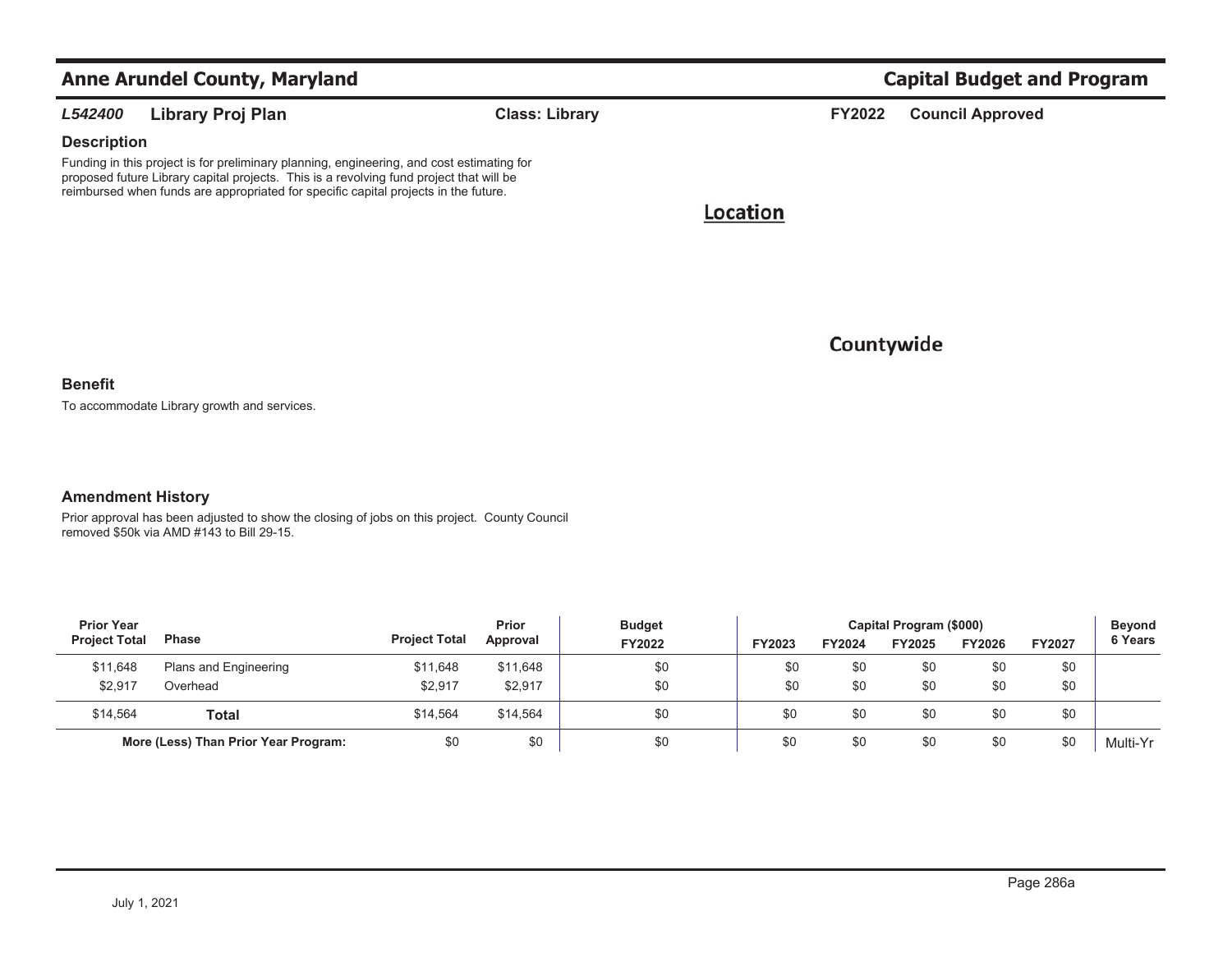# **Anne Arundel County, Maryland Capital Budget and Program Capital Budget and Program**

| L542400                                           | Library Proj Plan                         | <b>Class: Library</b> |                                        | <b>FY2022</b> | <b>Council Approved</b> |  |  |
|---------------------------------------------------|-------------------------------------------|-----------------------|----------------------------------------|---------------|-------------------------|--|--|
| <b>Project Status</b>                             |                                           |                       | <b>Change from Prior Year</b>          |               |                         |  |  |
|                                                   | 1. Current Status Of This Project: Active |                       | 1. Change in Name or Description: None |               |                         |  |  |
| 2. Action Taken In Current Fiscal Year: None      |                                           |                       | 2. Change in Total Project Cost: None  |               |                         |  |  |
| 3. Action Required To Complete This Project: None |                                           |                       | 3. Change in Scope: None               |               |                         |  |  |
|                                                   |                                           |                       | 4. Change in Timing: None              |               |                         |  |  |

## **Estimated Operating Budget Impact:** None

|         | <b>Initial Total Project Cost Estimate</b> | <b>Financial Activity</b> |                 |                   |       |  |  |  |
|---------|--------------------------------------------|---------------------------|-----------------|-------------------|-------|--|--|--|
| FY 2008 | \$100,000                                  |                           | <b>Expended</b> | <b>Encumbered</b> | Total |  |  |  |
|         |                                            | April 1, 2020             | \$0             | \$0               | \$0   |  |  |  |
|         |                                            | April 1, 2021             | \$0             | \$0               | \$0   |  |  |  |
|         |                                            |                           |                 |                   |       |  |  |  |

| <b>Prior Year</b>    |                                      |                      | Prior    | <b>Budget</b> |        | Capital Program (\$000) |               |               |               |          |  |
|----------------------|--------------------------------------|----------------------|----------|---------------|--------|-------------------------|---------------|---------------|---------------|----------|--|
| <b>Project Total</b> | Funding                              | <b>Project Total</b> | Approval | FY2022        | FY2023 | FY2024                  | <b>FY2025</b> | <b>FY2026</b> | <b>FY2027</b> | 6 Years  |  |
| \$14.564             | General Fund PayGo                   | \$14.564             | \$14.564 | \$0           | \$0    | \$0                     | \$0           | \$0           | \$0           |          |  |
| \$0                  | Video Lottery Impact Aid             | \$0                  | \$0      | \$0           | \$0    | \$0                     | \$0           | \$0           | \$0           |          |  |
| \$14,564             | Total                                | \$14,564             | \$14.564 | \$0           | \$0    | \$0                     | \$0           | \$0           | \$0           |          |  |
|                      | More (Less) Than Prior Year Program: | \$0                  | \$0      | \$0           | \$0    | \$0                     | \$0           | \$0           | \$0           | Multi-Yr |  |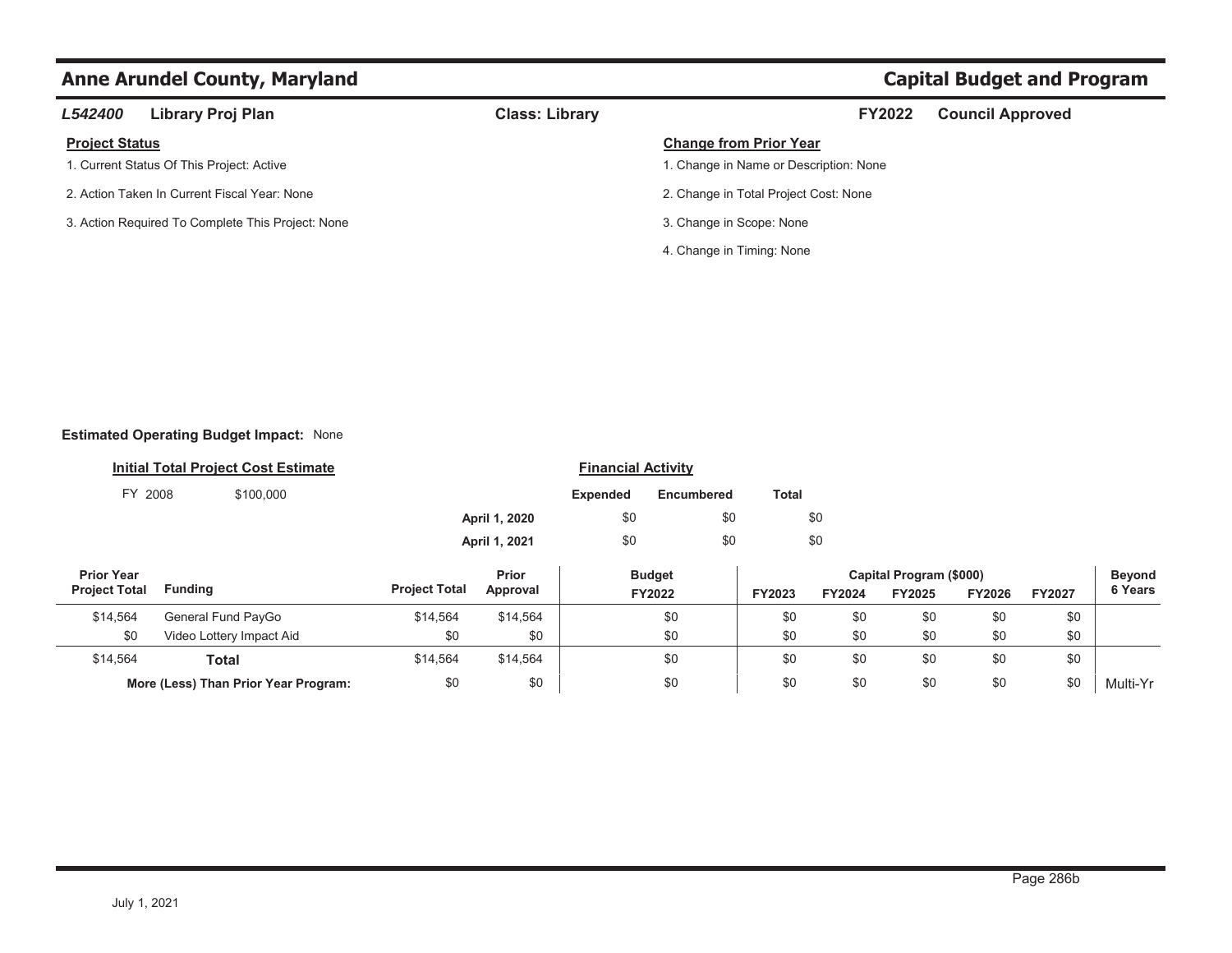### *L567000***Riviera Beach Comm. Library Class: Library Council Approved FY2022**

**Description**

This project includes funding for the design and construction of a new community library, approximately 20,000 square feet, on the existing site.



## **Benefit**

Replacement and Service Expansion to provide added capacity to meet public demand. The existing Riviera Beach Library, completed in 1971, is outdated and inadequate for the community it serves.

## **Amendment History**

County Council removed \$119k via AMD #129 to Bill 29-15, removed program funding via AMD #139 to Bill 29-15, added \$8,451,000 in FY17 and \$7,467,000 in FY18 via AMD #198 to Bill 29-15, added \$119k via AMD #197 to Bill 29-15, and switched \$200k in funding via AMD #155 to Bill 29-19.

| <b>Prior Year</b>                    |                            |                      | Prior        | <b>Budget</b> |        | Capital Program (\$000) |        |               |               |         |
|--------------------------------------|----------------------------|----------------------|--------------|---------------|--------|-------------------------|--------|---------------|---------------|---------|
| <b>Project Total</b>                 | <b>Phase</b>               | <b>Project Total</b> | Approval     | <b>FY2022</b> | FY2023 | <b>FY2024</b>           | FY2025 | <b>FY2026</b> | <b>FY2027</b> | 6 Years |
| \$1,052,378                          | Plans and Engineering      | \$1,052,378          | \$1,052,378  | \$0           | \$0    | \$0                     | \$0    | \$0           | \$0           | \$0     |
| \$11,740,000                         | Construction               | \$11,740,000         | \$11,740,000 | \$0           | \$0    | \$0                     | \$0    | \$0           | \$0           | \$0     |
| \$688,318                            | Overhead                   | \$688,318            | \$688,318    | \$0           | \$0    | \$0                     | \$0    | \$0           | \$0           | \$0     |
| \$545,000                            | Furn., Fixtures and Equip. | \$545,000            | \$545,000    | \$0           | \$0    | \$0                     | \$0    | \$0           | \$0           | \$0     |
| \$1,933,000                          | Other                      | \$1,933,000          | \$1,933,000  | \$0           | \$0    | \$0                     | \$0    | \$0           | \$0           | \$0     |
| \$15,958,696                         | <b>Total</b>               | \$15,958,696         | \$15,958,696 | \$0           | \$0    | \$0                     | \$0    | \$0           | \$0           | \$0     |
| More (Less) Than Prior Year Program: |                            | \$0                  | \$0          | \$0           | \$0    | \$0                     | \$0    | \$0           | \$0           | \$0     |